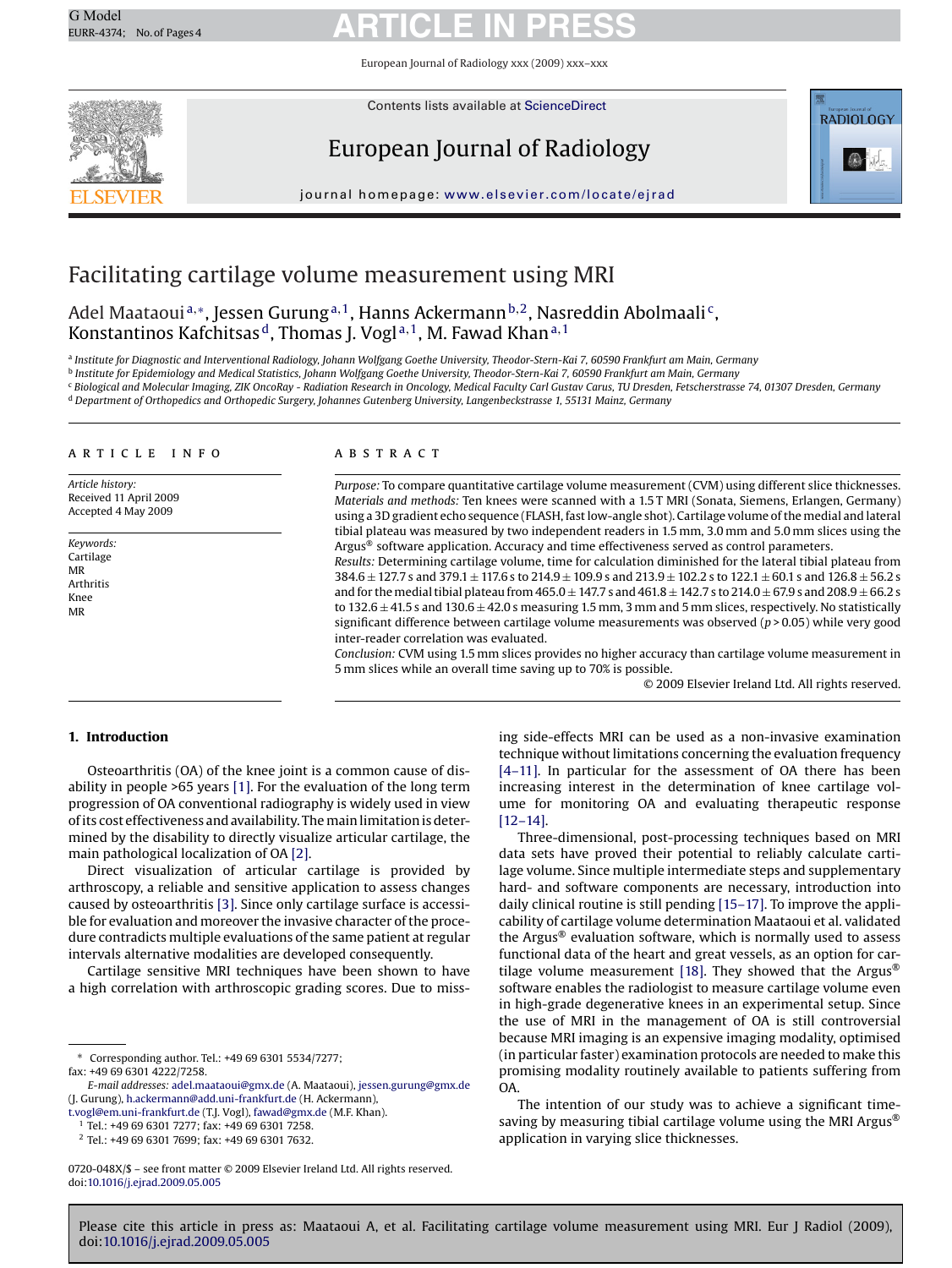# G Model G Model **ARTICLE IN PRESS**

#### 2 *A. Maataoui et al. / European Journal of Radiology xxx (2009) xxx–xxx*

## **2. Materials and methods**

Both knees of five healthy volunteers (age: 23–32; mean age: 27.5; two females and three males) were included in the study. The volunteers had no past history of joint disease or trauma in the examined joints. The study protocol was approved by the local ethic committee and written informed consent was obtained from all volunteers.

# *2.1. Magnetic resonance imaging*

Image acquisition was performed with a 1.5 T MR scanner (Magnetom Sonata, Siemens, Erlangen, Germany), using a standard circularly polarized transmit extremity coil. Coronal images were obtained using a 3D gradient echo sequence (FLASH, fast lowangle shot) with selective water excitation (TR =  $19 \text{ ms}$ ; TE =  $8.6 \text{ ms}$ ; FA =  $20^\circ$ ). Each of the knee joints underwent examination with section thicknesses varying from 1.5 mm to 3 mm to 5 mm, respectively. The in-plane resolution was 0.31 mm  $\times$  0.31 mm (field of view, 160 mm, matrix,  $512 \times 512$  pixels).

## *2.2. Measurement of cartilage volume with Argus*®

Cicuttini et al. could show a strong correlation between femoral and tibial cartilage volume measured in both, the medial and lateral, tibiofemoral compartments of the knee [\[19\]. T](#page-3-0)he authors conclude that measurement of tibial cartilage volume alone is sufficient for evaluating cartilage volume in the tibiofemoral compartment, being the more reliable method due to the highly curved surface of the femur.

After initial blinding tibial cartilage volume was determined by two readers with more than 5 years of experience in musculoskeletal imaging. The readers were blinded to the results of the different slice thicknesses for each patient.

The MRI data were transferred to the Argus® software (Siemens Inc., Erlangen, Germany). In particular, the "heart function" tool was used for this study. By manually marking the contour in each relevant slice cartilage layers were assigned. Per addition of each single unit, cartilage volume for the medial and lateral tibial compartment of the knee joint was determined by the Argus® software. The intercondylar eminence separated both tibial plateaus and served as a landmark to circumscribe the cartilage covered plateaus. In summary the presented Argus® software was used as a segmentation tool. Similar segmentation software is available in all current MRI systems.

# *2.3. Statistics*

Statistical analysis was carried out using the BIAS software package (Epsilon publisher, Frankfurt a. M., Germany, [http://www.bias-online.de\)](http://www.bias-online.de/) with the *t*-test and two-sided *t*-test. Data are presented as mean ± standard error. A *p*-value less than 0.05 or a 95% confidence interval not including zero was regarded as statistically significant.

# **3. Results ([Table 1\)](#page-2-0)**

#### *3.1. Post-processing and expenditure of time*

The acquisition of the coronal 3D MRI images (scan time) took 400 s, 207 s and 138 s for the 1.5 mm, 3 mm and 5 mm section thicknesses, respectively.

### *3.1.1. First reader*

For the lateral tibial plateau (LTP) determination of cartilage volume using the Argus<sup>®</sup> software took a mean time of  $384.6 \pm 127.7$  s for the 1.5 mm section thickness. Measuring cartilage volume in the 3 mm and 5 mm slices a mean time of  $214.0 \pm 109.9$  s and  $122.1 \pm 60.1$  s was needed, respectively. Accordingly a time saving of 44.4% for the 3 mm slices and 68.3% for the 5 mm slices compared to the 1.5 mm slices was evaluated.

For the medial tibial plateau (MTP) determination of cartilage volume using the Argus® software took a mean time of  $465.0 \pm 147.7$  s for the 1.5 mm section thickness. Measuring cartilage volume in the 3 mm and 5 mm slices a mean time of  $214.0 \pm 67.9$  s and  $132.6 \pm 41.5$  s was needed, respectively. Accordingly a time saving of 54.0% for the 3 mm slices and 71.5% for the 5 mm slices was calculated.

# *3.1.2. Second reader*

For the lateral tibial plateau (LTP) determination of cartilage volume using the Argus<sup>®</sup> software took a mean time of  $379.1 \pm 117.6$  s for the 1.5 mm section thickness. Measuring cartilage volume in the 3 mm and 5 mm slices a mean time of  $213.9 \pm 102.2$  s and  $126.8 \pm 56.2$  s was needed, respectively. Accordingly a time saving of 43.6% for the 3 mm slices and 66.6% for the 5 mm slices compared to the 1.5 mm slices was evaluated.

For the medial tibial plateau (MTP) determination of cartilage volume using the Argus® software took a mean time of  $461.8 \pm 142.7$  s for the 1.5 mm section thickness. Measuring cartilage volume in the 3 mm and 5 mm slices a mean time of  $208.9 \pm 66.2$  s and  $130.6 \pm 42.0$  s was needed, respectively. Accordingly a time saving of 54.8% for the 3 mm slices and 71.9% for the 5 mm slices was calculated.

# *3.2. Tibial cartilage volume*

#### *3.2.1. First reader*

Cartilage volume as determined in the 1.5 mm slices varied for the lateral and medial tibial plateau between 1.6–4.1 ml and 1.1–3.3 ml, the mean volume being  $2.7 \pm 0.9$  ml and  $2.2 \pm 0.8$  ml, respectively.

Regarding the 3 mm and 5 mm slices for the LTP, a cartilage volume of 1.5–4.2 ml and 1.6–4.2 ml resulting in a mean cartilage volume of  $2.7 \pm 0.9$  ml and  $2.6 \pm 0.9$  ml was found. For the MTP, cartilage volume varied from 0.9 to 3.2 ml and 1.0 to 3.3 ml, resulting in a mean cartilage volume of  $2.1 \pm 0.8$  ml and  $2.3 \pm 0.8$  ml for the 3 mm and 5 mm sections, respectively.

#### *3.2.2. Second reader*

Cartilage volume as determined in the 1.5 mm slices varied for the lateral and medial tibial plateau between 1.7–4.0 ml and 1.1–3.2 ml, the mean volume being  $2.6 \pm 0.8$  ml and  $2.2 \pm 0.7$  ml, respectively.

Regarding the 3 mm and 5 mm slices for the LTP, a cartilage volume of 1.4–4.2 ml and 1.3–4.3 ml resulting in a mean cartilage volume of  $2.6 \pm 0.9$  ml and  $2.6 \pm 0.9$  ml was found. For the MTP, cartilage volume varied from 1.1 to 3.1 ml and 1.0 to 3.3 ml, resulting in a mean cartilage volume of  $2.2 \pm 0.8$  ml and  $2.3 \pm 0.8$  ml for the 3 mm and 5 mm sections, respectively.

Using the *t*-test no significant difference between cartilage volume measurements in 1.5 mm slices compared to 3 mm and 5 mm slices was observed:

1. LTP [*p* = 0.73, CI: (−0.05; 0.09); *p* = 0.71, CI: (−0.08; 0.05)]; 2. MTP [*p* = 0.45, CI: (−0.13; 0.05); *p* = 0.06, CI: (−0.01; 0.06)].

#### *3.3. Inter-reader correlation*

The results of both readers showed a very good correlation using the two-sided *t*-test with *p*-values of 0.83, 0.32 and 0.49 for LTP in 1.5 mm, 3.0 mm and 5.0 mm sections, respectively and *p*-values of

Please cite this article in press as: Maataoui A, et al. Facilitating cartilage volume measurement using MRI. Eur J Radiol (2009), doi:[10.1016/j.ejrad.2009.05.005](dx.doi.org/10.1016/j.ejrad.2009.05.005)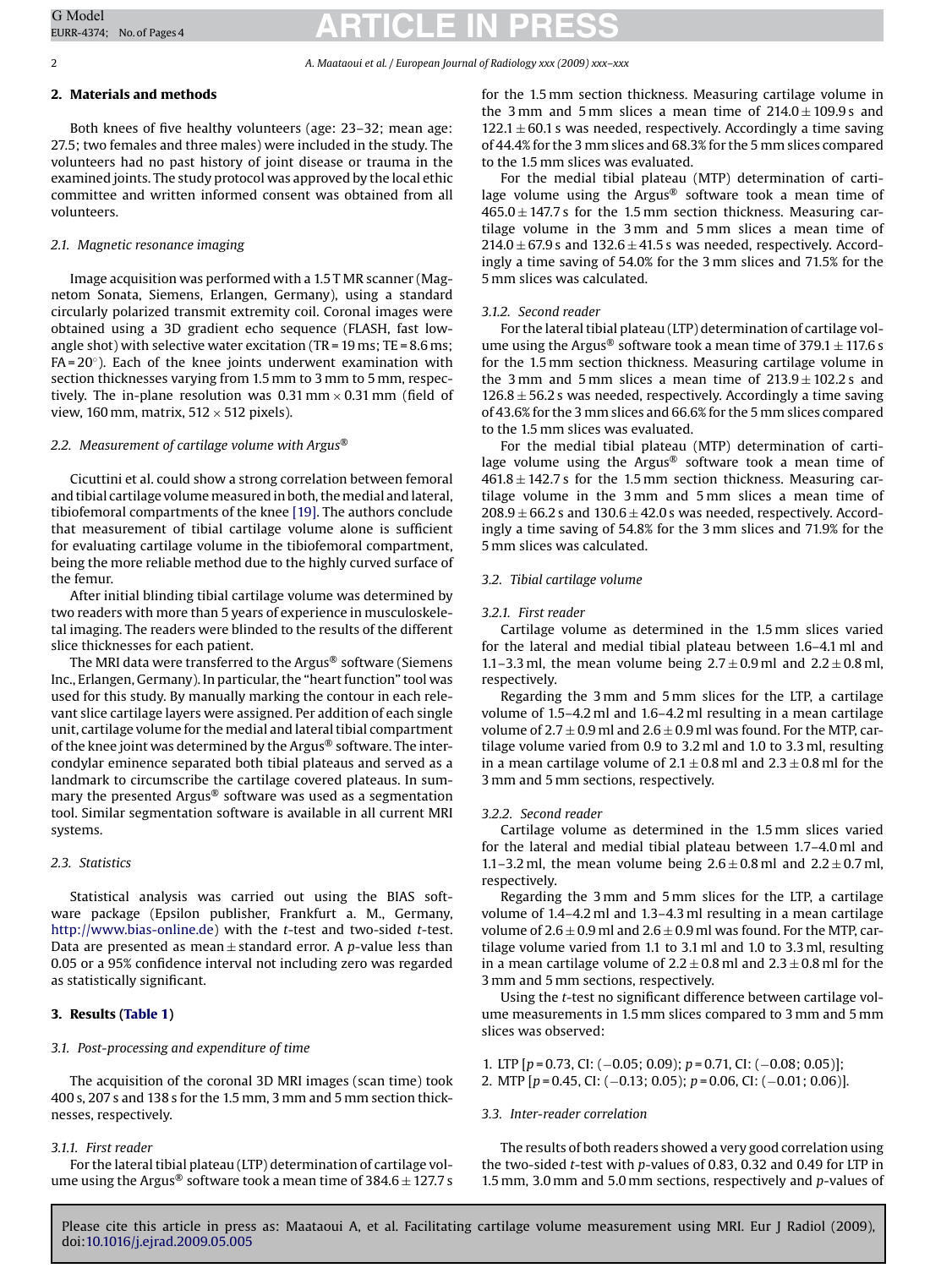*A. Maataoui et al. / European Journal of Radiology xxx (2009) xxx–xxx*

| Patient   | $LTP$ (ml) (1.5 mm) |           | Time $(s)$ (1.5 mm) |                | $LTP$ (ml) (3.0 mm) |           | Time $(s)$ (3.0 mm) |                | $LTP$ (ml) (5.0 mm) |           | Time $(s)$ (5.0 mm) |               |
|-----------|---------------------|-----------|---------------------|----------------|---------------------|-----------|---------------------|----------------|---------------------|-----------|---------------------|---------------|
|           | R1                  | R2        | R1                  | R2             | R1                  | R2        | R1                  | R2             | R1                  | R2        | R1                  | R2            |
| 1Right    | 4.1                 | 4.0       | 670                 | 656            | 4.2                 | 4.2       | 472                 | 448            | 4.2                 | 4.3       | 256                 | 240           |
| 1Left     | 4.0                 | 3.7       | 420                 | 403            | 4.0                 | 3.9       | 325                 | 330            | 4.0                 | 3.9       | 180                 | 192           |
| 2R        | 2.8                 | 2.9       | 347                 | 339            | 2.8                 | 2.8       | 171                 | 185            | 2.7                 | 2.9       | 83                  | 69            |
| 2L        | 2.3                 | 2.1       | 399                 | 360            | 2.2                 | 2.2       | 140                 | 154            | 2.4                 | 2.2       | 81                  | 89            |
| 3R        | 2.2                 | 2.2       | 411                 | 390            | 2.0                 | 1.8       | 177                 | 187            | 2.1                 | 1.0       | 141                 | 150           |
| 3L        | 1.6                 | 1.7       | 250                 | 271            | 1.5                 | 1.4       | 111                 | 103            | 1.6                 | 1.3       | 64                  | 70            |
| 4R        | 3.1                 | 2.9       | 363                 | 380            | 3.2                 | 3.1       | 260                 | 240            | 3.1                 | 2.9       | 135                 | 141           |
| 4L        | 2.8                 | 2.9       | 230                 | 241            | 3.0                 | 2.8       | 171                 | 165            | 2.5                 | 2.6       | 62                  | 80            |
| 5R        | 2.1                 | 2.1       | 476                 | 460            | 2.2                 | 2.3       | 160                 | 157            | 2.2                 | 2.2       | 120                 | 131           |
| 5L        | 1.7                 | 1.9       | 280                 | 291            | 1.7                 | 1.9       | 153                 | 170            | 1.7                 | 1.8       | 99                  | 106           |
| Mean (SD) | 2.7(0.87)           | 2.6(0.77) | 384.6 (127.71)      | 379.1 (117.56) | 2.7(0.93)           | 2.6(0.90) | 214 (109.94)        | 213.9 (102.17) | 2.6(0.89)           | 2.6(0.93) | 122.1(60.13)        | 126.8 (56.21) |
| Patient   | $MTP$ (ml) (1.5 mm) |           | Time(s)             |                | $MTP$ (ml) (3 mm)   |           | Time(s)             |                | $MTP$ (ml) (5 mm)   |           | Time(s)             |               |
|           | R1                  | R2        | R1                  | R2             | R1                  | R2        | R1                  | R2             | R1                  | R2        | R1                  | R2            |
| 1Right    | 3.1                 | 2.8       | 676                 | 680            | 3.1                 | 3.0       | 286                 | 270            | 3.2                 | 3.1       | 210                 | 217           |
| 1 Left    | 2.9                 | 2.8       | 718                 | 692            | 2.7                 | 2.9       | 301                 | 291            | 2.8                 | 2.9       | 179                 | 168           |
| 2R        | 1.9                 | 2.1       | 434                 | 440            | 1.8                 | 1.9       | 202                 | 200            | 1.9                 | 2.1       | 85                  | 78            |
| 2L        | 1.6                 | 1.7       | 288                 | 306            | 1.7                 | 1.7       | 145                 | 158            | 1.6                 | 1.7       | 106                 | 110           |
| 3R        | 0.9                 | 1.2       | 448                 | 392            | 0.9                 | 1.1       | 210                 | 194            | 1.0                 | 1.2       | 123                 | 120           |
| 3L        | 1.1                 | 1.1       | 323                 | 340            | 1.0                 | 0.9       | 144                 | 124            | 1.2                 | 1.0       | 84                  | 80            |
| 4R        | 3.3                 | 3.0       | 584                 | 600            | 3.2                 | 3.1       | 276                 | 252            | 3.3                 | 3.3       | 170                 | 162           |
| 4L        | 2.9                 | 3.2       | 334                 | 350            | 2.6                 | 2.8       | 116                 | 120            | 2.9                 | 3.1       | 114                 | 120           |
| 5R        | 2.1                 | 2.0       | 425                 | 432            | 2.2                 | 2.1       | 280                 | 300            | 2.3                 | 2.2       | 135                 | 129           |
| 5L        | 2.0                 | 2.2       | 420                 | 386            | 2.2                 | 2.1       | 180                 | 180            | 2.4                 | 2.2       | 120                 | 122           |
| Mean (SD) | 2.2(0.84)           | 2.2(0.74) | 465.0 (147.65)      | 461.8 (142.70) | 2.1(0.80)           | 2.2(0.78) | 214(67.93)          | 208.9 (66.22)  | 2.3(0.80)           | 2.3(0.81) | 132.6 (41.47)       | 130.6 (42.03) |

<span id="page-2-0"></span>**Table 1**Cartilage volumes (in ml) of tibial plateaus (medial and lateral) and determination times for the two readers (R1; R2).